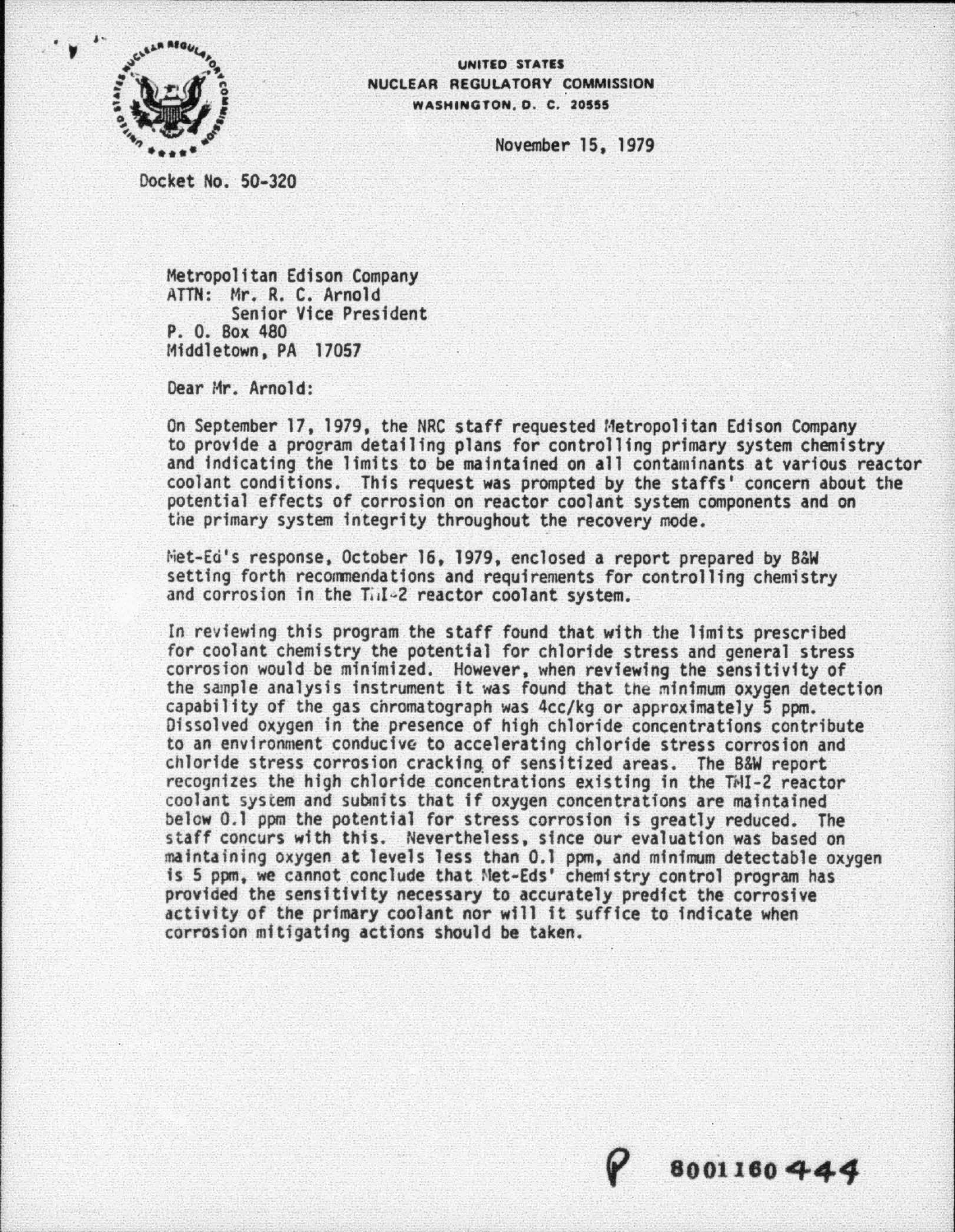## Mr. R. C. Arnold 2 November 16, 1979

..

On this basis, you are requested to provide within 15 days from the date of this letter your plans for accurately quantifying the oxygen concentration of the reactor coolant system. Your proposal for oxygen analysis should include a complete description of the technique, procedure, and equipment to be used along with sensitivity values and. tolerances. In the event that the oxygen concentration cannot be quantified with reasonable certainty you should be prepared to discuss the measures to be taken to mitigate the consequences of chloride stress induced cracking of the reactor coolant system piping and fts effects on the long term cooldown and recovery operations at THI-2.

.  $T$  $(1,1)$  $_{\alpha\alpha\omega}$ John T. Collins

Deputy Director, THI Support

- cc:<br>J. G. Herbein, Vice President Nuclear Operations
- 
- E. G. Wallace, Licensing Manager<br>G. P. Hiller, Manager Support Services and Logistics<br>J. B. Logan, Superintendent Unit 2
- 
- G. A. Kunder, Unit 2 Superintendent Technical Support J. J. Colitz, Manager Plant Engineering R. F. Wilson, Director TMI-2 Recovery, Acting I. R. Finfrock, Jr.
- 
- 
- 
- 
- R. W. Conrad<br>G. F. Trowbridge, Esquire
- 
- J. B. Lieberman, Esquire<br>Ms. Mary V. Southard, Chairperson, Citizens for a Safe Environment John T. Collins, Deputy Director, NRC, TMI Support